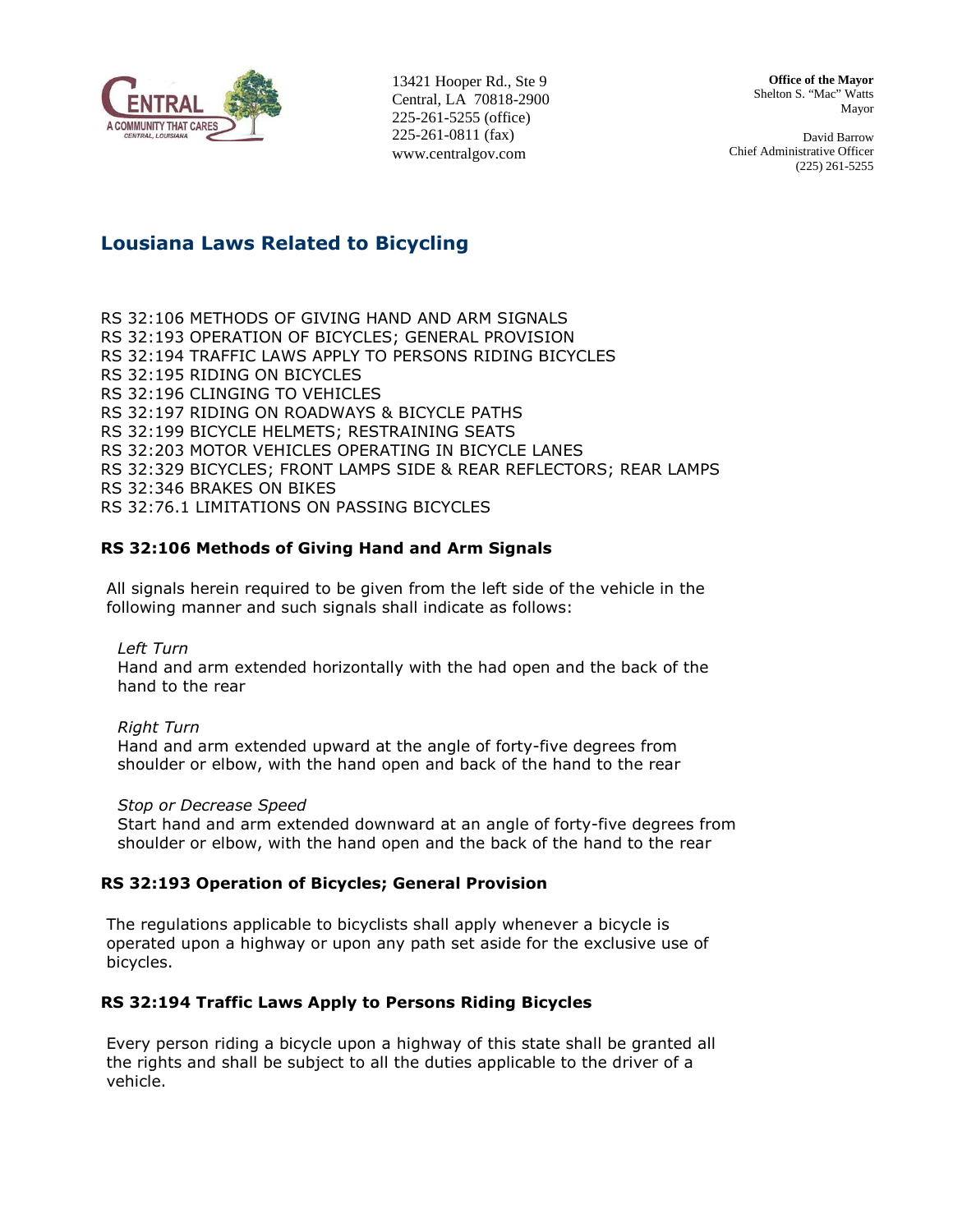### RS 32:195 Riding on Bicycles

A person propelling a bicycle shall not ride other than upon or astride a permanent or regular seat attached thereto.

No bicycle shall be used to carry more persons at one time than the number for which it is designed and equipped.

A person operating a bicycle shall at all times keep at least one hand upon the handle bars thereof.

#### RS 32:196 Clinging to Vehicles

No person riding upon any bicycle shall attach himself or the bicycle to any vehicle upon a highway.

#### RS 32:197 Riding on Roadways and Bicycle Paths

A. Every person operating a bicycle upon a roadway shall ride as near to the right side of the roadway as practicable, exercising due care when passing a standing vehicle or one proceeding in the same direction, except under any of the following circumstances:

(1) When overtaking and passing another bicycle or vehicle proceeding in the same direction.

(2) When preparing for a left turn at an intersection or into a private road or driveway.

(3) When reasonably necessary to avoid fixed or moving objects, vehicles, bicycles, pedestrians, animals, surface hazards, or substandard width lane or any other conditions that make it unsafe to continue along the right-hand curb or edge of the roadway. For purposes of this Paragraph, a "substandard width lane" is a lane that is too narrow for a bicycle and a vehicle to travel safely side by side within the lane.

(4) When approaching a place where a right turn is authorized.

B. Persons riding bicycles upon a roadway, which includes an improved shoulder, may ride upon the improved shoulder.

C. Persons riding bicycles upon a roadway shall not ride more than two abreast except on paths or parts of roadways set aside for the exclusive use of bicycles.

D. Persons riding bicycles shall be allowed to operate on the shoulder of a roadway.

E. Any person operating a bicycle upon a roadway or a highway, where there are two or more marked traffic lanes and traffic travels in only one direction, may ride as near the left-hand curb or shoulder of that roadway as practicable when preparing for a left turn.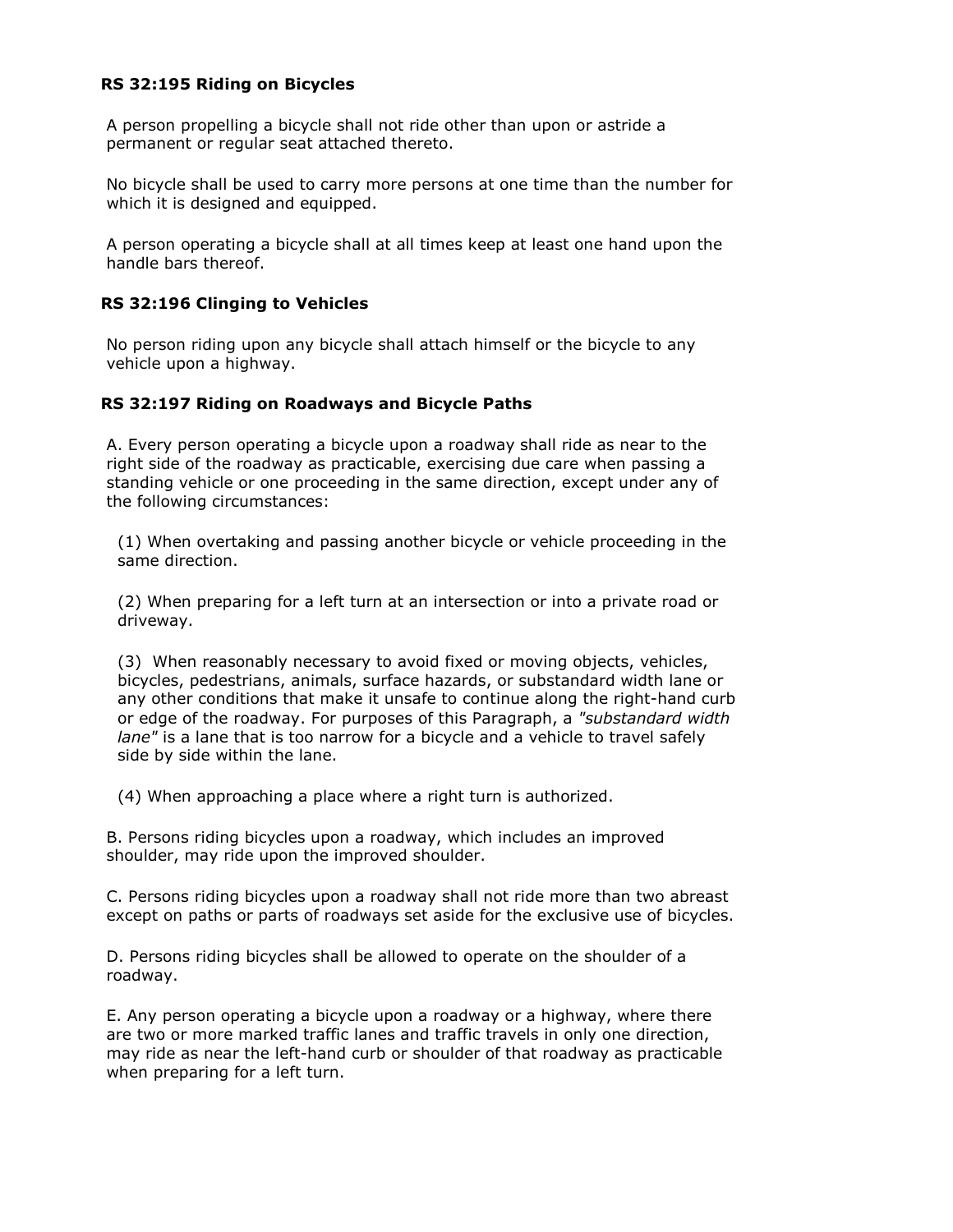### RS 32:199 Bicycle Helmets; Restraining Seats

With regard to any bicycle used on a public roadway, public bicycle path, or other public right-of-way, no parent, guardian, or person with legal responsibility for the safety and welfare of a child shall knowingly allow any of the following:

Such child under the age of twelve to operate or ride as a passenger on a bicycle without wearing an approved helmet of good fit fastened securely upon the head with the straps of the helmet.

Such child who weighs less than forty pounds or is less than forty inches in height to be a passenger on a bicycle without being properly seated in and adequately secured to a restraining seat.

Notice shall be provided in accordance with the following provisions:

A person regularly engaged in the business of selling or renting bicycles shall post a sign stating the following: "Louisiana law requires a bicycle operator or passenger under the age of twelve years to wear a bicycle helmet when riding a bicycle. Louisiana law also requires a passenger who weighs less than forty pounds or is less than forty inches in height to be properly seated in and adequately secured to a restraining seat."

The sign must be at least twenty-four inches in length and twelve inches in width. The lettering on the sign must be at least one inch in height. The sign must be posted conspicuously so that it is clearly visible to all persons buying or renting bicycles.

The issuance of a citation for a violation of this Section shall not be prima facie evidence of negligence. The comparative negligence statutes of Louisiana shall apply in these cases as in all other cases of negligence.

The Louisiana Highway Safety Commission shall provide funds to the Louisiana Safe Kids Coalition to be used for the purchase of bicycle helmets. These helmets shall be distributed by the Louisiana Safe Kids Coalition to indigent persons in furtherance of the provisions of this Section.

The provisions of R.S. 32:57 shall not apply to a violation of this Section. No civil penalties or court costs shall be assessed for any violation of this Section.

#### RS 32:203 Motor Vehicles Operating in Bicycle Lanes

A. No person shall operate a motor vehicle in a bicycle lane except as follows:

(1) To prepare for a turn within a distance of two hundred feet from the intersection.

(2) To enter or leave the roadway onto an alley, private road, or driveway.

(3) To enter or leave a parking space when parking is permitted adjacent to the bicycle lane.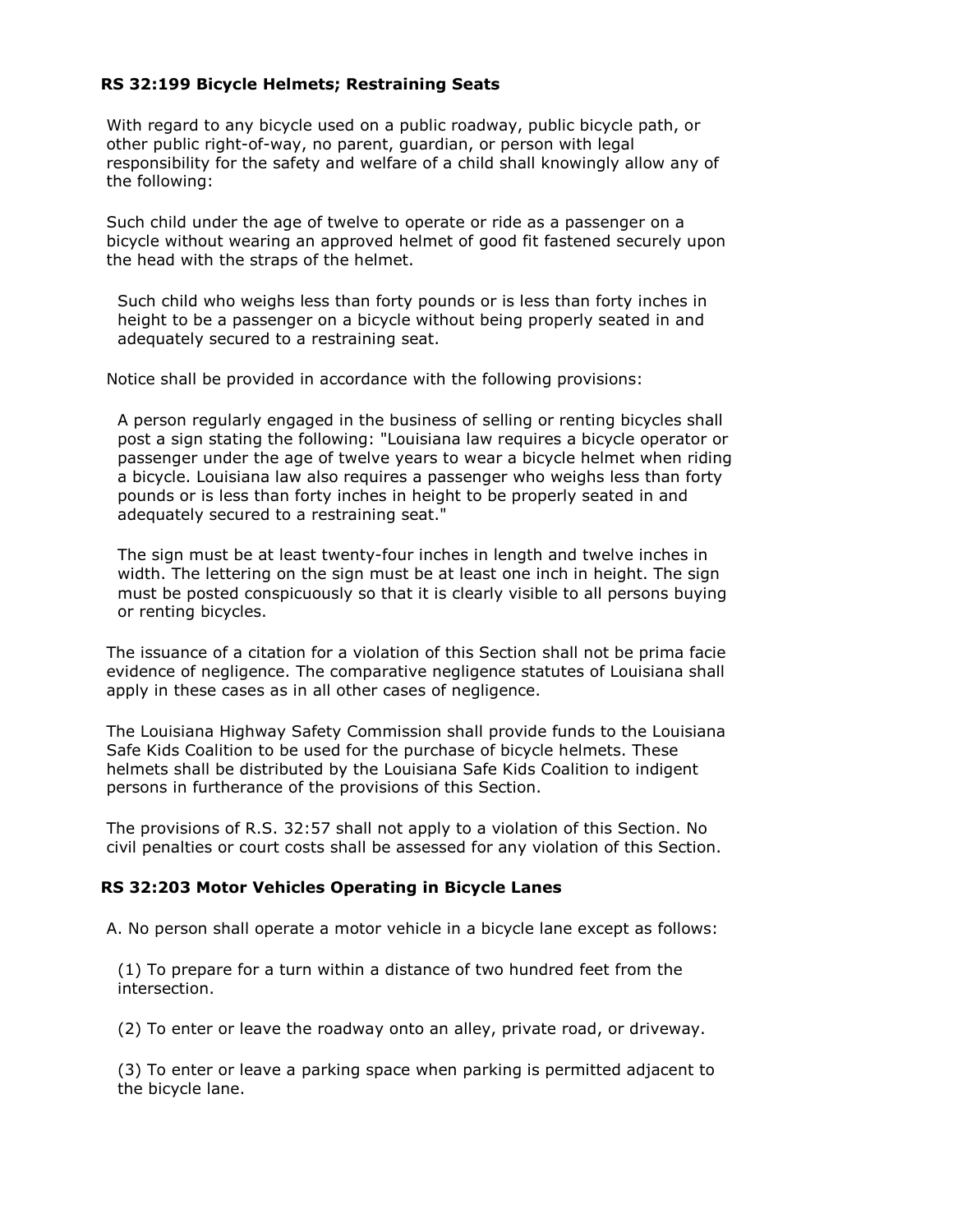B. Any person operating a motor vehicle upon a bicycle lane in accordance with Subsection A of this Section shall yield the right-of-way to all bicycles and electric mobility aids within the bicycle lane.

C. This Section shall not prohibit the use of a motorized bicycle in a bicycle lane when the operator travels at no speed greater than what is reasonable or prudent, has due regard for visibility, traffic conditions, and the condition of the roadway surface of the bicycle lane and in a manner which does not endanger the safety of bicyclists.

D. In case of an emergency, the driver of a motor vehicle may lawfully operate the vehicle in a bicycle lane in accordance with the normal standards of prudent conduct to protect himself and others from harm. When the emergency ends, the motor vehicle shall not be operated in the bicycle lane.

#### RS 32:329 Bicycles; Front Lamps; Side and Rear Reflectors; Rear Lamps

A. Every bicycle when in use at nighttime shall be equipped with a lamp on the front which shall emit a white light visible from a distance of at least five hundred feet to the front and with a red reflector on the rear and a reflector on each side facing outward at a right angle to the bicycle frame, all of a type approved by the department which shall be visible from all distances within six hundred feet to one hundred feet to the rear when directly in front of lawful lower beams of headlamps on a motor vehicle. A lamp emitting a red light visible from a distance of five hundred feet to the rear may be used in addition to the red reflector.

B. Every bicycle when in use at nighttime on a state highway, parish road, or city street, in addition to the requirements of Subsection A of this Section, shall be equipped with a lamp emitting a red flashing light or a red light on the rear of the bicycle, which has sufficient candle power so that such lamp projects light from all distances within one hundred feet to six hundred feet when directly in front of lawful lower beams of headlamps on a motor vehicle.

C. No person shall sell or offer for sale any bicycle unless such bicycle is equipped with at least one red reflector on the rear and one reflector on each side as required by this Section.

D. After December 31, 2010, no person shall operate any bicycle at nighttime on a state highway, parish road, or city street, unless such bicycle is equipped with at least one lamp emitting a red flashing light or a red light on the rear as required by Subsection B of this Section.

E. Any person who violates Subsection B of this Section subsequent to December 31, 2010, shall be given a warning ticket only.

F. This Section shall not apply to bicycles while engaged in sanctioned competition races.

G. The provisions of Subsection B of this Section shall not apply to any child under the age of ten years old, who may operate a bicycle.